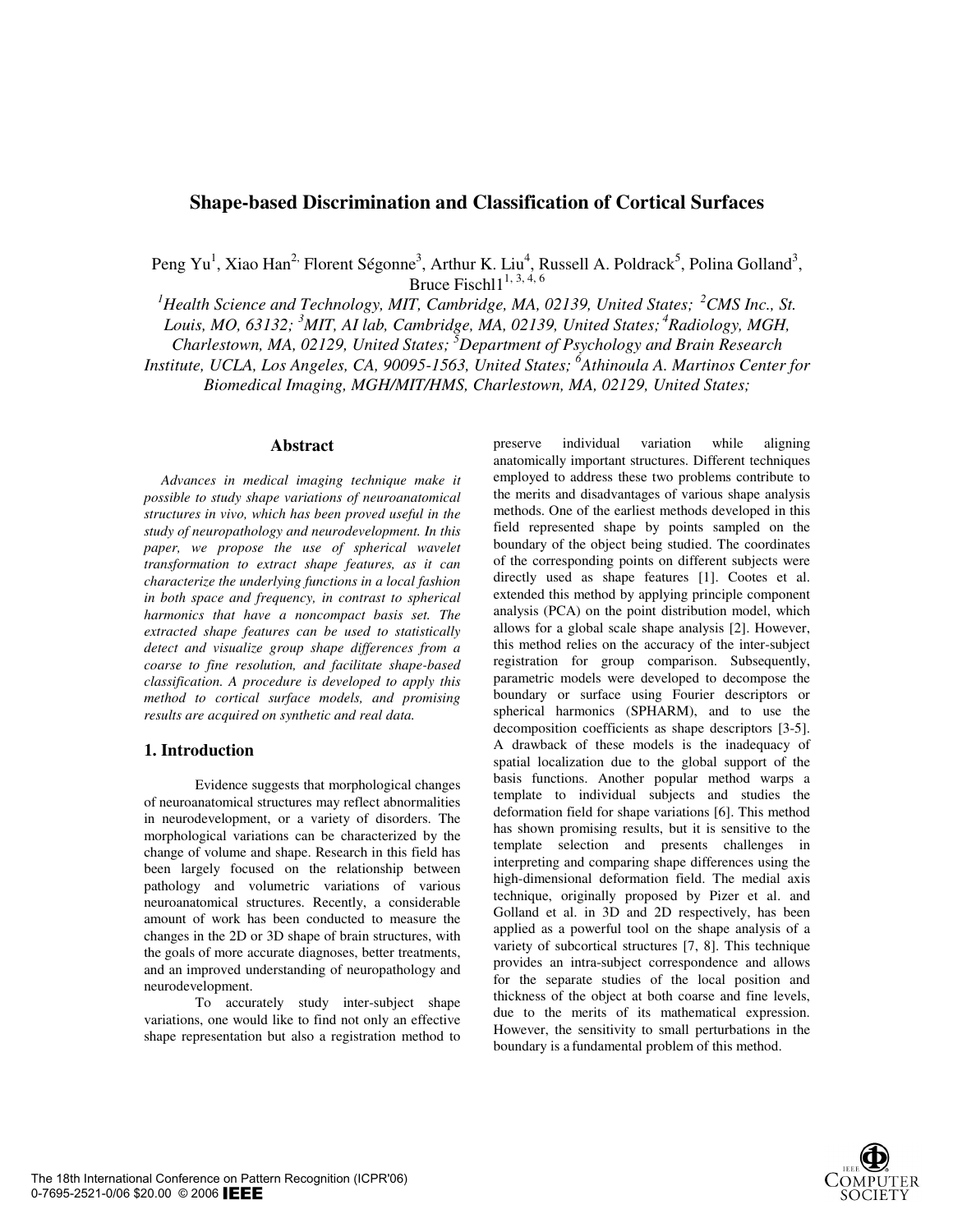

**Fig. 1 The automated procedure for conducting shape analysis of neuroanatomical structures**

In order to accurately extract shape features and conduct statistical analysis, we developed a procedure to hierarchically study shape variations of cortical surfaces using spherical wavelet transformation, which can characterize the underlying functions in a local fashion in both space and frequency. The entire procedure is introduced in detail in section 2. In section 3, we demonstrate the use of spherical wavelet transformation in detecting shape variation and compare it with SPHARM. We also present the results of applying this method in cortical shape discrimination and classification, using both synthetic and real neurodevelopment data.

## **2. Method**

## **2.1. Overall Procedure**

The automated procedure for conducting shape analysis, using spherical wavelet transformation, is shown in Fig. 1. For decomposing a surface using basis functions defined in the spherical coordinates system, such as SPHARM or spherical wavelets, the surface must be mapped onto a parameterized sphere. Tools developed by the FreeSurfer group are used for pre-processing, which includes cortical surface segmentation, cortical surface reconstruction, spherical mapping and registration based on this spherical representation [9, 10]. Spherical wavelet transformation is then applied to the normalized surface and the decomposition coefficients are used as shape features. For group comparison, Hotelling's  $T^2$  test is applied to determine the discriminative power of each coefficient. The coefficients with statistic values larger than a prespecified threshold are selected for discrimination analysis and classification. To visualize the shape difference between two groups, we gradually add the differences of the mean values of selected coefficients between Group 1 and Group 2 to the mean wavelet coefficients of Group 1, and inversely transform the resulting new sets of coefficients into surfaces. Visualizing this difference allows us observe the shape variations from a coarse to fine resolution. Finally, leave-one-out classification accuracy is calculated as the percentage of subjects correctly classified by selecting features and training a classifier using the



**Fig. 2 Wavelet decomposition of cortical surface** 

remaining subjects. The details of each step are introduced in the following subsections.

#### **2.2 Spherical Harmonic Descriptors**

As a natural extension of Fourier transformation on the sphere, SPHARM has been demonstrated to be a powerful tool in describing the boundary of objects of spherical topology. In this method, the coordinates  $\bar{v}(\theta, \varphi)$ ,  $\theta \in [0, \pi], \phi \in [0, 2\pi)$ , of a parameterized surface are expressed as the weighted summation of a set of spherical harmonic basis functions of degree *l* and order *m*  $Y_l^m$ ,  $-l \leq m \leq l$ :

$$
\overline{v}(\theta,\varphi) = \sum_{l=0}^{\infty} \sum_{m=-l}^{l} \overline{c}_{l}^{m} Y_{l}^{m}(\theta,\varphi) \,, \tag{1}
$$

where the coefficients  $\overline{c}_i^m$  contain hierarchical shape information. However, SPHARM coefficients cannot indicate the type and location of shape differences due to the global support property of the basis functions.

#### **2.3 Spherical Wavelets**

In contrast to the SPHARM coefficients, a wavelet representation of a function consists of a coarse overall approximation and coefficients that influence the function at various details and locations. The classical form of wavelet analysis decomposes signals onto a set of basis functions, called wavelets, in which every wavelet is a scaled and translated copy of a single unique function, called the mother wavelet. However, this shift-invariant theory breaks down when representing data sets defined on bounded surfaces. The newly developed biorthogonal spherical wavelet basis functions are based on recursive subdivision starting with an icosahedron and a lifting scheme [11].

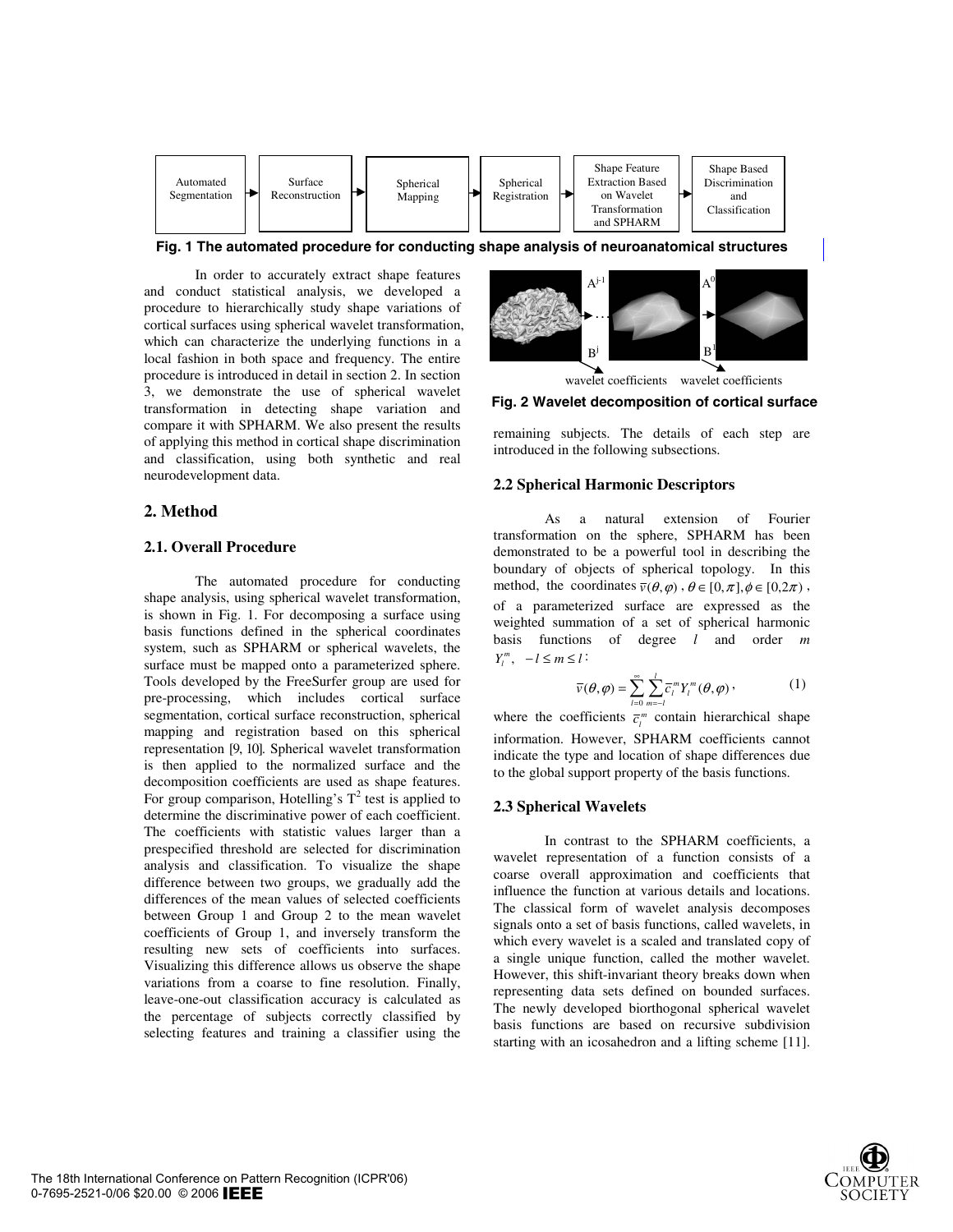Similar to the SPHARM method, the coordinates function  $\overline{v} = (x, y, z)^T (x, y, z)$  are coordinates on the original surface) can be considered a function defined on the sphere and expanded by a set of spherical wavelet functions as:

$$
\overline{\nu} = \sum_{j,k} \overline{\gamma}_{j,k} \psi_{j,k} \,, \tag{2}
$$

where  $\bar{\gamma}_{ik}$  are the 3-dimensional coefficients at level *j*, *j* = −1,0,..*l* and location  $k, k \in M(j)$ . A fast wavelet transformation algorithm [11] is employed for efficient and accurate calculation of the coefficients, each of which provides some limited information about both the position and frequency of the decomposed function. Wavelet transformation can capture shape changes with fewer coefficients, as the coefficients in the lowest level provide an overall approximation, and localized morphological variations are captured hierarchically by the higher-level coefficients (Fig.2).

## **2.4 Feature Selection**

In the group comparison study, we need to select the coefficients that best separate the groups. In this study we employed Hotelling's  $T^2$  test, which is a multivariate analog to student's t test and can be used to test the equivalence of a coefficient vector calculated for two groups. If the value of this statistic is greater than the tabulated distribution for a chosen significance level  $\alpha$ , then the coefficients are considered to be significantly different between the two groups [12]. In shape analysis, it has been a concern that the large number of features, and therefore the large number of statistical tests involved, increases the chance of incorrect detection. The biorthogonality of the spherical wavelets allows us to select features at each level separately and adjust for multiple comparisons.

#### **2.5 Classification**

The classification method we employed is the support vector machine (SVM) method, which was originally introduced by Vapnik in 1979. This method has only received extensive attention recently for its application in pattern recognition [13]. Classification using SVM does not require assumptions on the distributions of the input data or a large number of classifier parameters with an increase of data complexity. Therefore, SVM can be applied to classification problems with high-dimensional data and small sample size, as is the case for our data in which we have hundreds of thousands of potential features, and only dozens of subjects.



**Fig. 3 Comparison of SPHARM and Wavelets**

#### **3. Results**

#### **3.1 Comparison of Wavelets with SPHARM**

To compare the abilities of SPHARM and spherical wavelets to detect local shape variation, both methods were applied to decompose an inflated cortical surface model with a synthesized shape deformation. The deformed surface was reconstructed using the original surface's coefficients as well as the coefficients calculated from the deformed surface with the most variations, using both SPHARM and spherical wavelets. The coefficient variation is calculated by *o*  $\frac{d}{c_o}$  $\left| \frac{c_d - c_o}{c_d} \right|$ , where  $c_d$  and  $c_o$  are the corresponding

coefficients calculated from the deformed and original surfaces respectively. The reconstruction error is measured by  $\frac{1}{N} \sum_{i=1}^{N} \left| \overline{x}_{i}^{i} \right|$ *i*  $\frac{1}{N} \sum_{i=1}^{N} \left| \overline{x}_r^i - \overline{x}_d^i \right|$ , where  $\overline{x}_r^i$  and  $\overline{x}_d^i$  are the

coordinates of the  $i^{th}$  vertex on the reconstructed and deformed surfaces, and *N* is the number of vertices on the surface. Fig.  $3(a)$  is the original surface and  $3(b)$ shows the set of wavelet coefficients with variation values larger than a prespecified threshold are located around the deformation (indicated by red dots). On the other hand, most of the SPHARM coefficients do have variations larger than the threshold. The synthetic bump is barely reconstructed (Fig. 3(c)), with 200 most varied SPHARM coefficients, while this deformation is well reconstructed using the same amount of spherical

wavelet coefficients (Fig. 3(d)). A quantitative comparison of the reconstruction error is given in Table 1.

| <b>Table 1 Reconstruction</b><br>error (%) using varying<br>number of coefficients |      |      |      |
|------------------------------------------------------------------------------------|------|------|------|
| $#$ of Coef                                                                        | 10   | 100  | 200  |
| <b>SPHARM</b>                                                                      | 96.7 | 79.3 | 67.2 |

Wavelets 57.2 3.55 5e-4

#### **3.2 Shape Discrimination on Synthetic Data**

The statistical shape analysis procedure is tested on 84 normal brain scans, with half of them having a synthetic 4mm by 2mm bump around a point selected on the bank of central sulcus. Hotelling's  $T^2$ test shows that only coefficients located around the synthetic deformation have a calculated *p* value lower